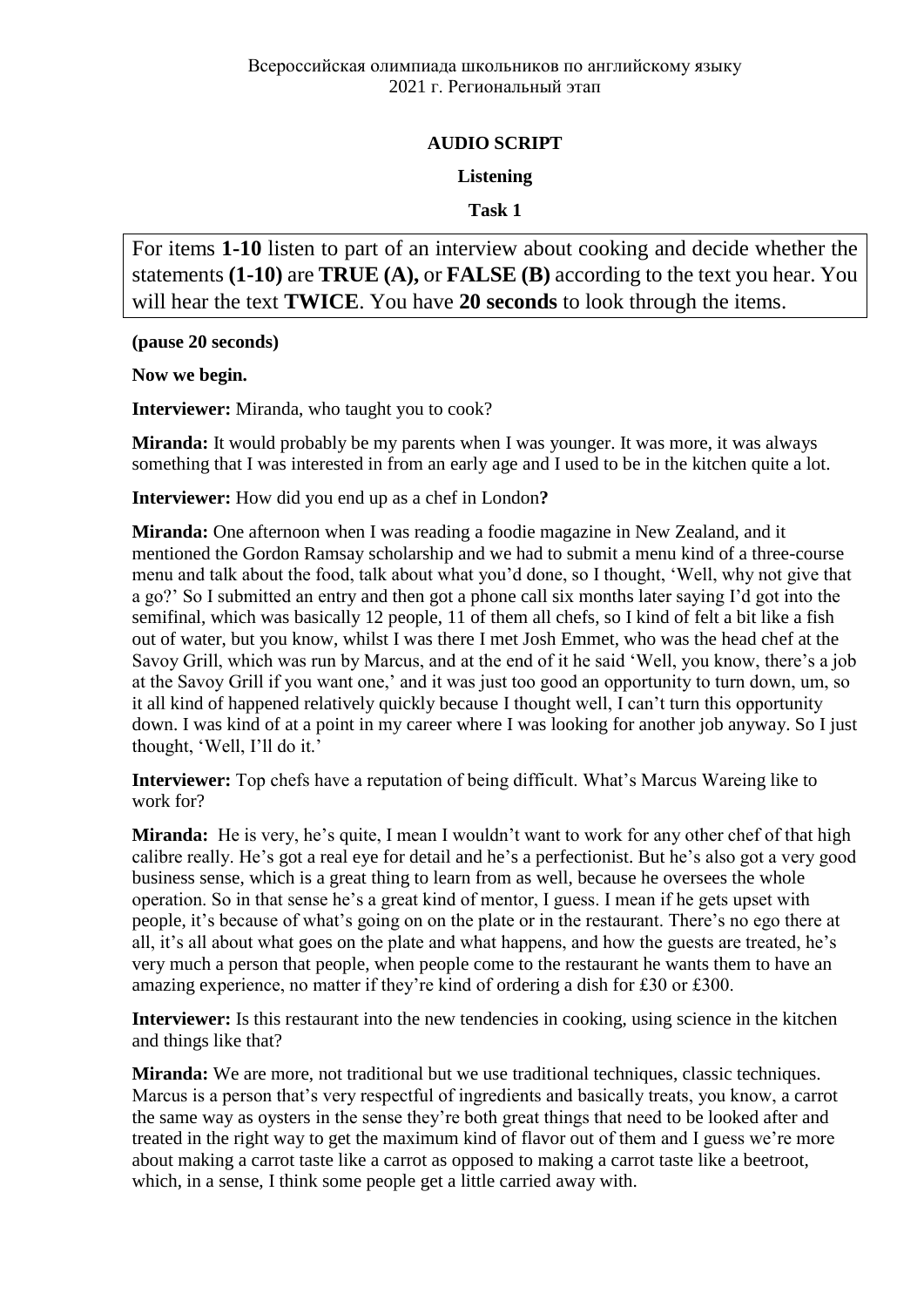# **You have 20 seconds to check your answers.**

### *(pause 20 seconds)*

Now listen to the text again.

### *(text repeated)*

You have **20** seconds to check your answers.

*(pause 20 seconds)*

# **Task 2**

For items **11-15** listen to the dialogue. Choose the correct answer (**A, B** or **C**) to answer questions **11-15**. You will hear the text only **ONCE**.

### **You now have 25 seconds to study the questions.**

*(pause 25 seconds)*

### **Now we begin.**

#### $K =$ **Ken, S** = Selina

**K**: Selina. You've flown all over the world. You must have some stories to tell.

**S:** Hm, quite a few. I'll never forget the time I was flying in Asia and the cabin crew asked me to sit in the kitchen during take-off.

#### **K:** What?

**S**: Yeah, they wanted my seat next to the emergency exit.

**K**: Doesn't inspire much confidence in the airline, does it?

**S**: Not a lot, no. And then, to top it all, I ended up sitting next to a guy with a rattlesnake in a basket!

**K:** Good god!

**S:** Yes, that's what I said. Apparently, he just brought it on as hand luggage. But erm, ... did I ever tell you about the time I was working in Nigeria?

**K:** No, I don't think so.

**S:** Well, er, you're not going to believe this, but way back in 1985 I was on this internal flight, right? And it was three times overbooked!

**K**: Three times?

**S:** Oh, yeah, that was quite common in those days. But you should have heard the arguments at check in.

**K**: I can imagine.

**S:** Anyway, in the end, they brought the army in to sort it out.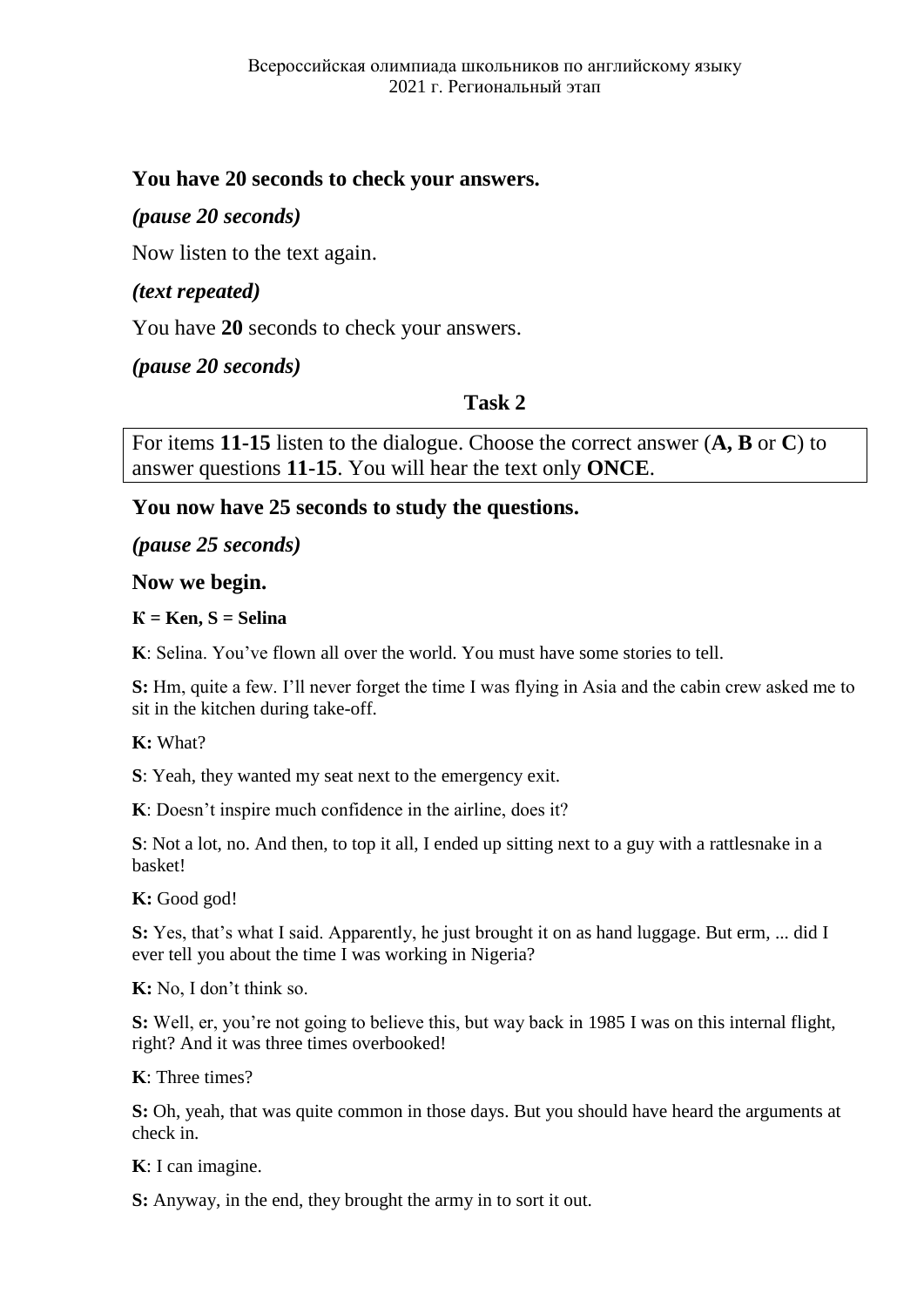**K**: The army?

**S:** Yeah. And you'll never guess what they did...

**K:** What?

**S:** They made everyone run around the aircraft twice.

**K**: What on earth for?

**S:** So they could give the seats to the fastest.

**K:** You can't be serious!

**S**: It's absolutely true.

**K**: And did you win a seat?

**S**: Certainly did. I came in third. I was quite quick in those days!

# **This is the end of the listening comprehension part. You have 1 minute to complete your answer.**

# **Integrated listening and reading**

Read the book review below, then listen to part of an interview with the author of the book. You will notice that some ideas coincide and some differ in them. Answer questions **16-25** by choosing **A** if the idea is expressed in **both** materials, **B** if it can be found **only in the reading text**, **C** if it can be found **only in the audio-recording**, and **D** if **neither** of the materials expresses the idea.

**Now you have 7 minutes to read the text below.** 

*(pause 7 minutes)*

Now **listen** to part of an interview with the author of the book and then do the tasks (questions **16-25**), comparing the text above and the interview. You will hear the interview **TWICE.**

**Interviewer:** We chat to Cary Elwes about his new memoir on the making of *The Princess Bride*. The idea of storytelling is really central to *The Princess Bride* and the film celebrates the joy that that kind of creativity brings. I thought your book tied really nicely into that because you combine your own narrative with the anecdotes of your colleagues – did you always intend to include their stories with your own when you began working on *As You Wish*?

**Cary:** Yes, absolutely. I felt that the journey was not just fun for me and one of the reasons why it was so fun is because I got to work with these incredible people who were a lot of fun. So I can't take full credit for the book. Not only did I share the writing with Joe Layden, but also with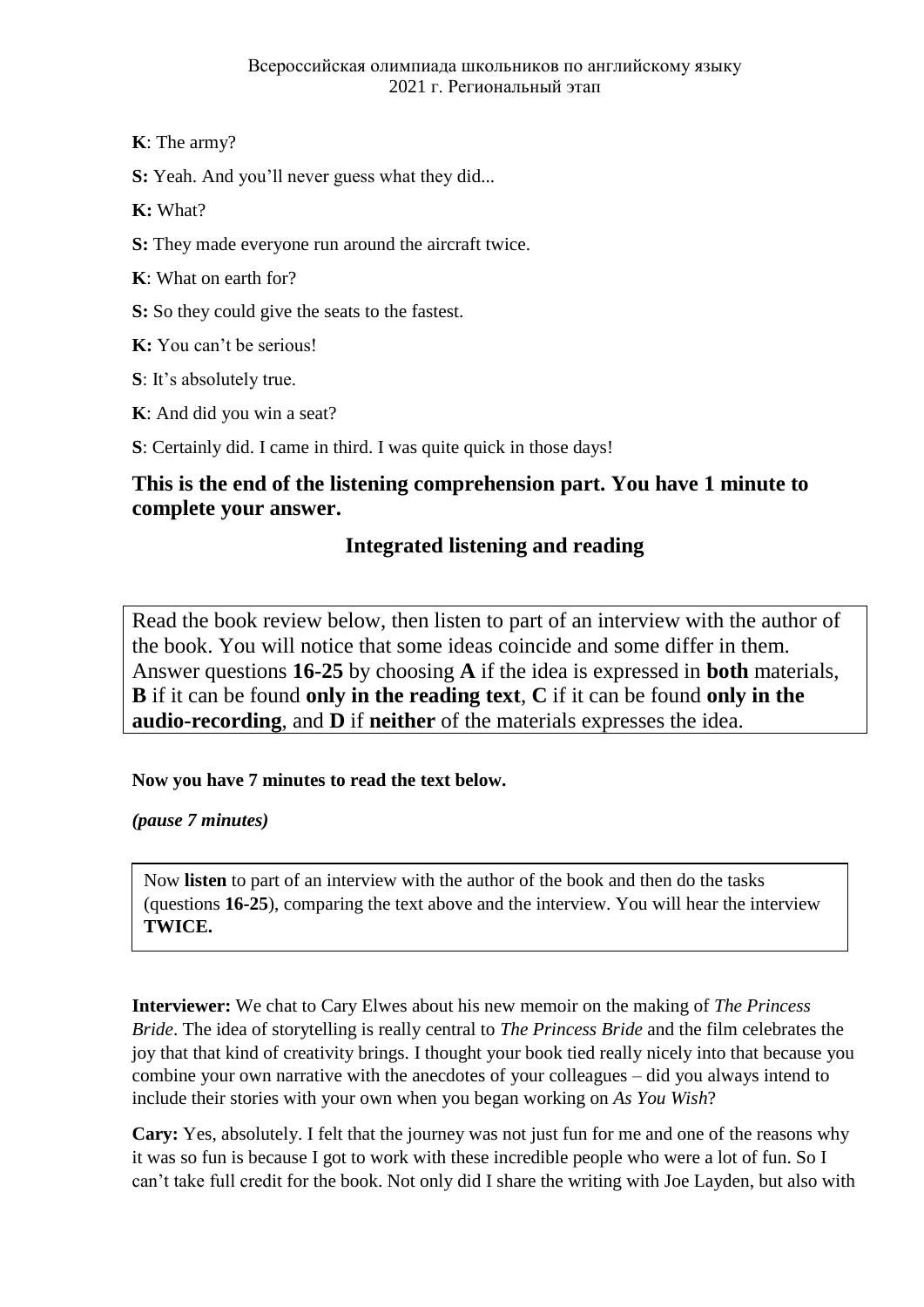Rob Reiner, with William Goldman, with the cast and so on. It's an incredible book but I can't take all the credit for it.

**Interviewer:** Was there a particular memory or time on the film that you enjoyed revisiting the most?

**Cary:** I just remember being excited from the minute I got the call from my agent because I knew about the project, I knew who Bill Goldman was obviously and I knew who Rob Reiner was. I'd seen nearly all of his work and I knew the book. I read the book when I was 13 so from the minute I basically met with Rob and got the part, I was whizzed off on this incredible journey that I try to detail in the book, being basically the novice in the group. I was surrounded by a tsunami of talent, as I like to call it, so I can't oversell how important this film was to me and to my career.

**Interviewer:** You touch on the marketing issues around the film in that *20th Century Fox*, the distributor, didn't really know how to sell it and you raise an interesting point about the way in which social media could've helped the film find its audience. Could you expand on that a little?

**Cary**: I think *20th Century Fox* had their hands full because they'd never come across a film that had such a mish-mash of genres. Was it a comedy? Was it a kids' movie? Was it a fairytale? Was it an action film? Was it an adults' movie? They settled for the kids approach with this very beautiful poster. It was a Maxfield Parrish type poster in America, which had Peter Falk reading to Fred Savage, the Grandfather and the Grandson.

**Interviewer**: The film has a huge following online now and it shows just how much these quotations have ingrained themselves in popular culture and you talk about how often you and your colleagues are asked to repeat lines from the film – has there ever been a time you're asked to quote something from it that's a little less well known than 'as you wish?'

**Cary:** It's mostly that one. Occasionally. What other ones do I get? 'Drop your sword' from kids, but it's mostly those three words that I get.

**Interviewer:** And just to finish, you close the book by discussing the ways in which it still captures people and endured for these years. I'm one of those fans who has grown up watching it more times than I care to say and I take something different from it every time and I wondered, watching all these years later, is there anything in particular you take away from the film when you see it now?

**Cary:** I just feel very fortunate to have been, as I said, part of this tsunami of talent that I was surrounded by. I feel blessed to have been part of that, I really do. You're very lucky as an actor to have anyone resonate with your work and this one seems to have resonated quite profoundly.

# **You'll hear the interview again in 30 seconds.**

*(pause 30 seconds)*

**Now listen to the interview again.**

*(Text repeated)*